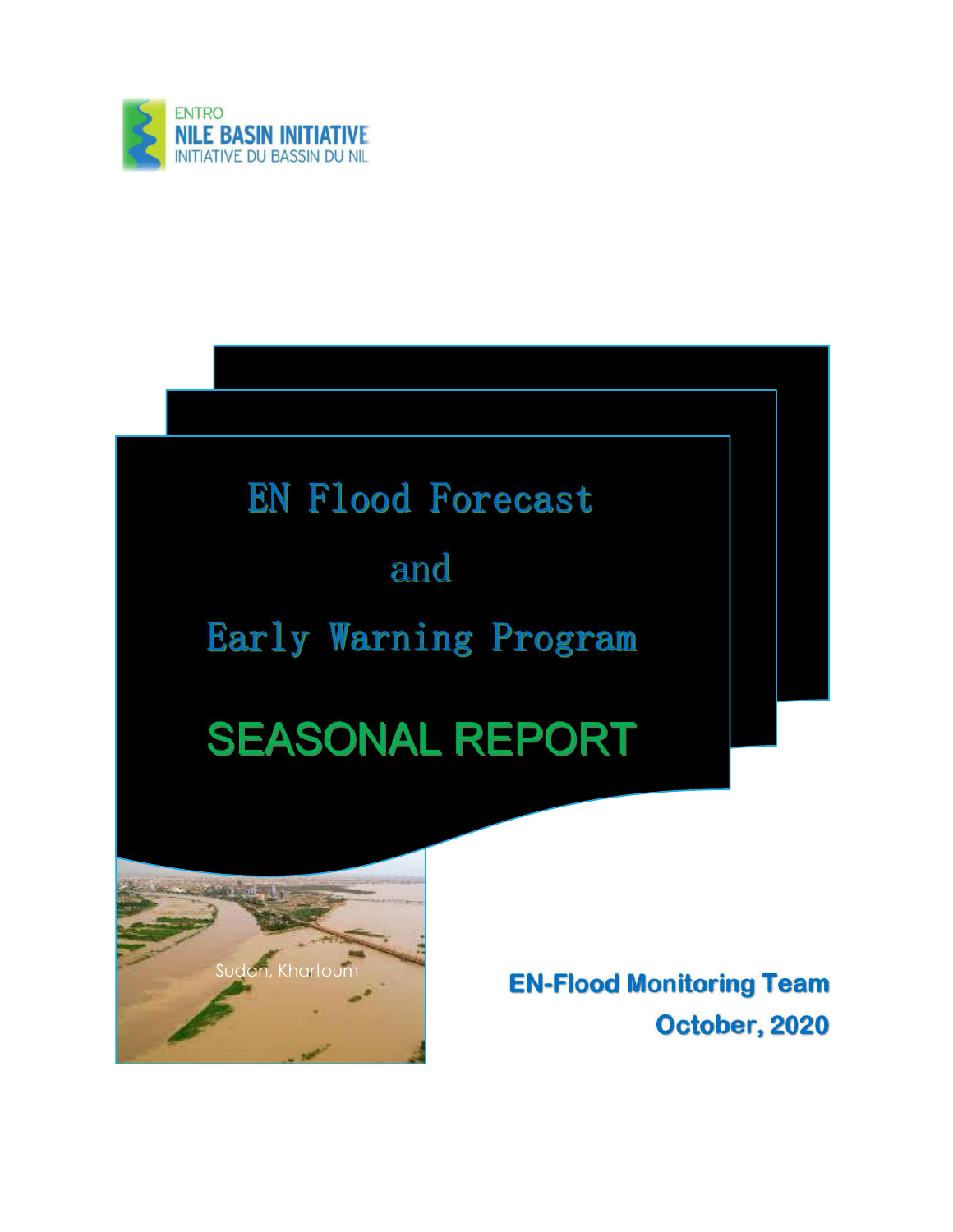#### *Executive Summary*

*The EN flood forecast activities during 2020 flood season, mid of June to end of September, and flood forecasting and modeling processes carried out at ENTRO using the enhanced models and tools is presented in this report.*

#### *EN Rainfall Forecast*

*In the 2020 EN rainfall forecast system provides a platform to share early warning forecast information and services with Eastern Nile communities, the current and seasonal weather conditions over the Eastern Nile region was monitored continuously to understand the potential weather impacts. In this processes, WRF numerical weather model and other regional and global NWP models were used. In this 2020 flood season the convective activities forecasts were made over Eastern Nile resulting in the riverine flood over the flood susceptible areas in Ethiopia, South Sudan and Sudan. In general, in this 2020 flood season light to moderate to heavy and of course extreme rainfall magnitude were observed over the Eastern Nile.*

#### *EN Flood Forecast*

*The 2020 moderate to heavy rainfall events in the EN basin leaves back flood related threats in in the region, such as Khartoum and other states in Sudan, Lake Tana and Gambela in Ethiopia, Jonglei in South Sudan and other flood prone locations due to extreme runoff triggered for incident rainfalls especially in Ethiopian highlands. Therefore, rainfall forecast from WRF weather model was used in the Configured Hydrologic Modeling System (NAM) to produce runoff forecasts. The Hydraulic model (Mike-11) then used to route the runoff forecasts to produce runoff at different river gauging locations. Finally, the forecast products were visualized by any users using a Mike Operation web based GUI. In addition, summary of forecast products were analyzed, interpreted and disseminated to users as summary forecast report to the decision makers at different institutions and to the local communities.*

*Lake Tana, Ethiopia: In the Lake Tana flood forecast system, the river runoff produced at Dirma, Megech, Ribb and Gumara river gauging stations. The peak runoff from these river systems and other ungauged sub-catchments impacted the flood prone areas in lake Tana, Denbia floodplain (Dirma and Megech rivers) and Fogera flooodplain (Ribb and Gumara rivers). This was due to the moderate to heavy rainfall events in the upland areas and direct rainfall intensities over the flood prone areas that resulted in bank full/ over topping runoff.*

*Blue Nile, Sudan: In the 2020 flood season, heavy rainfall over the Ethiopian highlands, in upper Blue Nile, the water levels in some key river stations have exceeded the flooding levels and the highest records ever. As a result, there were some flooding incidents occurred along the Blue and Main Nile river systems. The flood forecast has been done using Mike 11 forecast models using the WRF rainfall .*

*BAS, Ethiopia and South Sudan: Baro-Akobo-Sobat region is one of the flood prone area due to its flat topography where the overflow of major rivers of BAS (Baro, Gilo, Alwero and Akobo, and Pibor) causes to increase the water level and inundates the areas during flood season. Therefore, the main purpose of this forecast was to produce a functional flood forecast information for early warning activities for BAS by integrating Mike models.*

*TSA, Ethiopia and Sudan: Tekeze-Setit-Atbara region is one of the flood prone area, it was part of flood monitoring location in this 2020 flood season, due to its flat topography where the overflow of major rivers in TSA causes to increase the water level and inundates the areas during flood season.*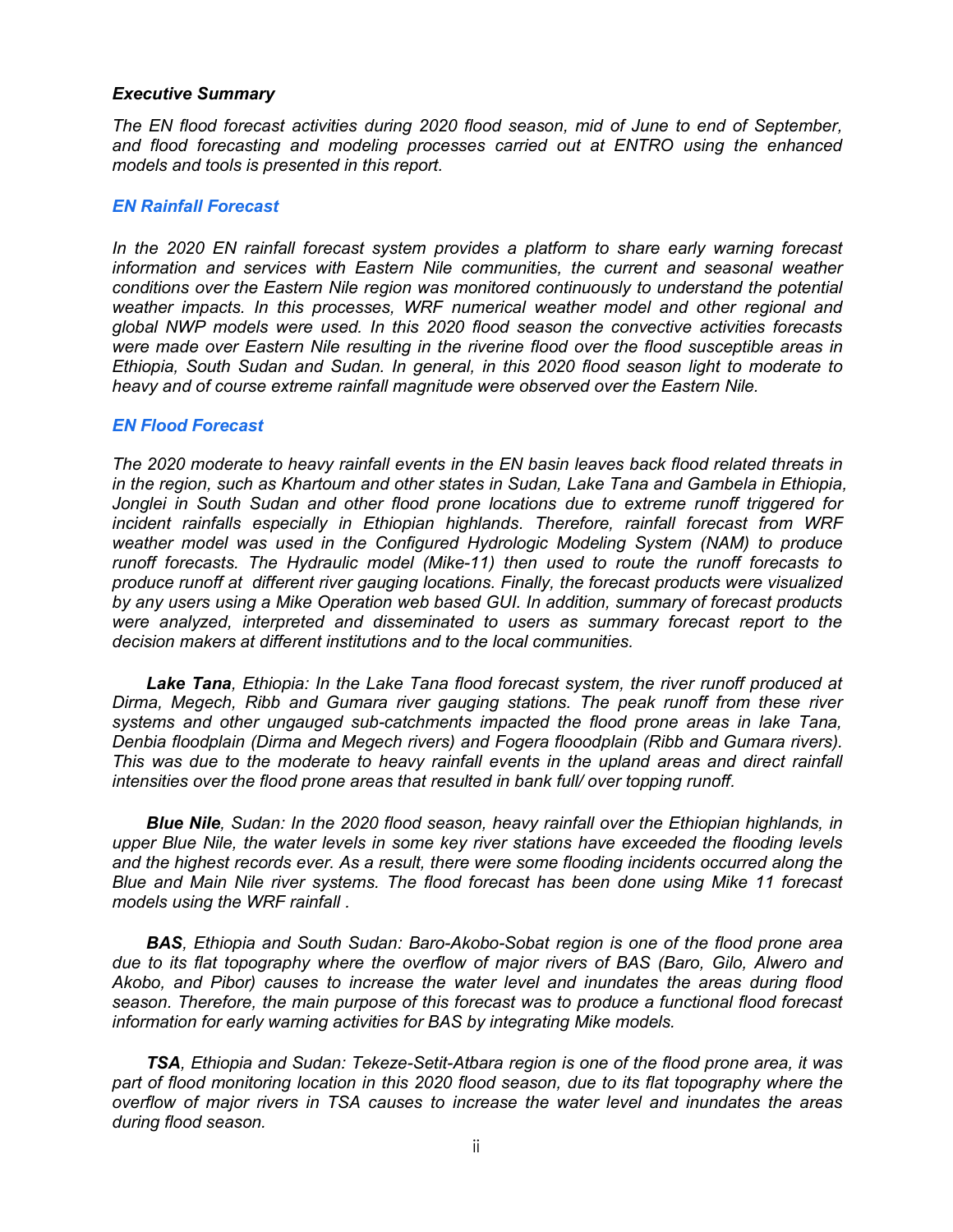## **Table of Contents**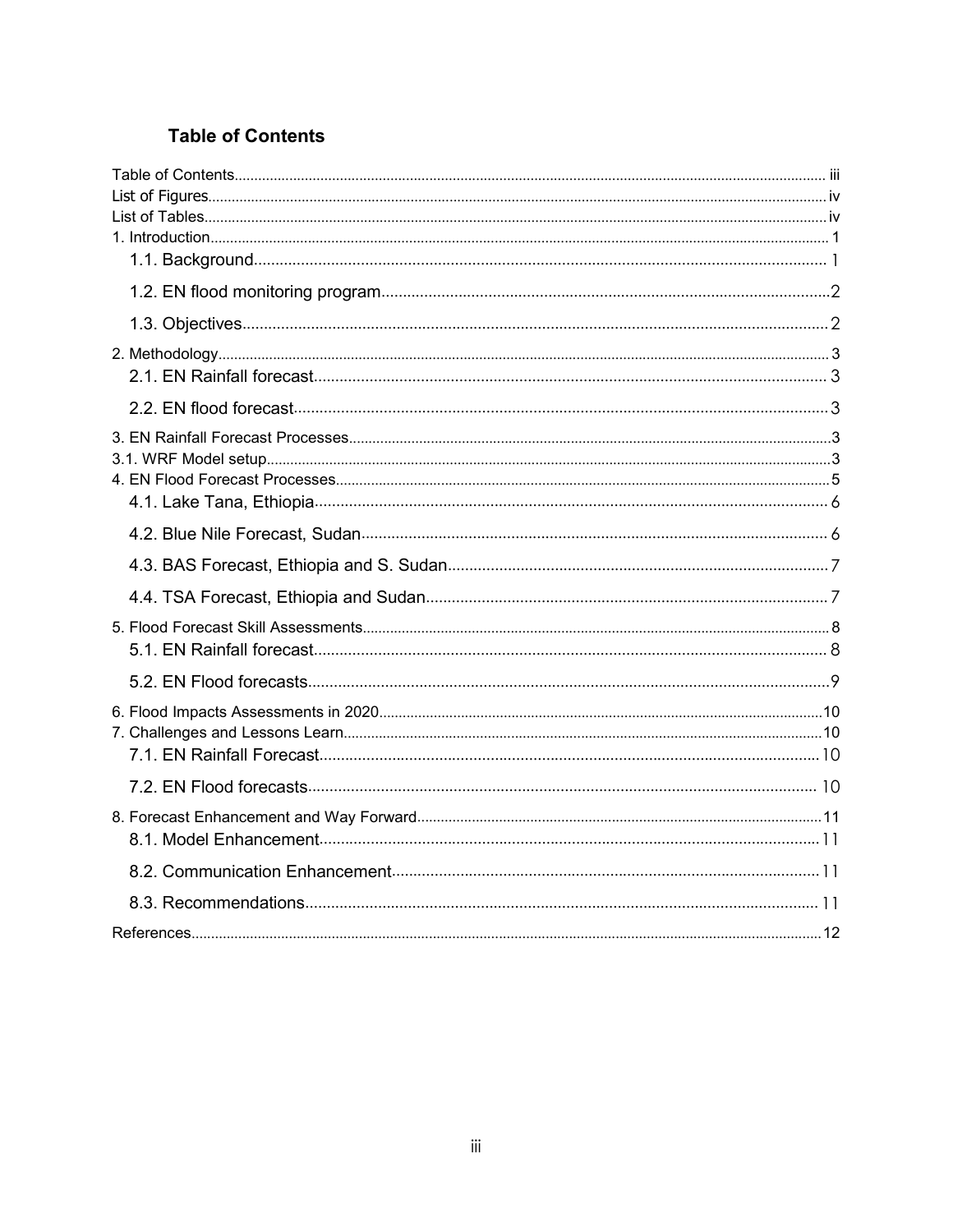## **List of Figures**

| Figure 2. EN sample WRF weather forecast product (2020-09-30, SEP30-OCT02)5            |  |
|----------------------------------------------------------------------------------------|--|
|                                                                                        |  |
|                                                                                        |  |
|                                                                                        |  |
|                                                                                        |  |
|                                                                                        |  |
|                                                                                        |  |
| Figure 9. Time series, area mean WRF, observed and their bias rainfall, JJA of 2020  9 |  |

### **List of Tables**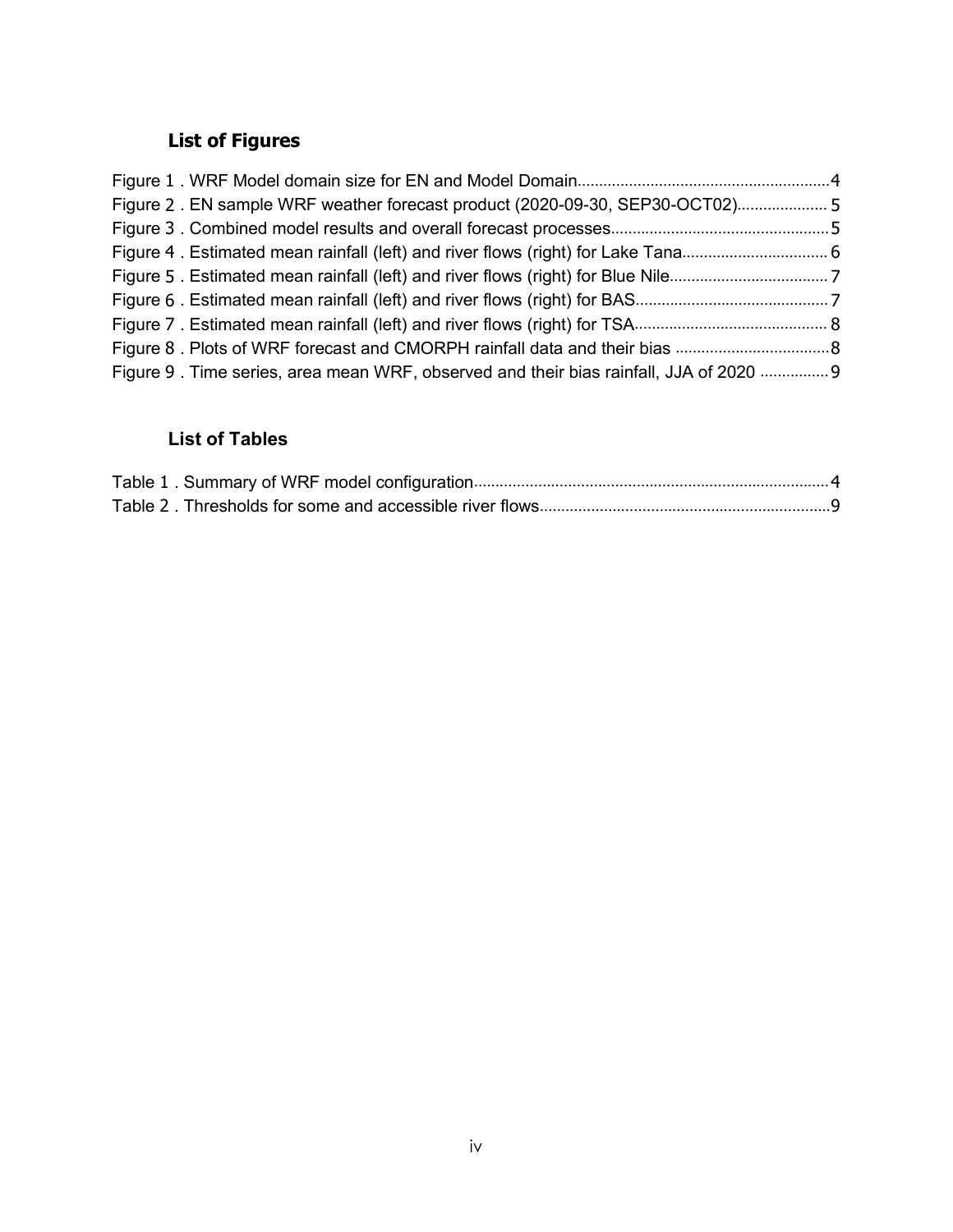#### **1. Introduction**

Flood forecasting and early warning system is the provision of advanced early warning of circumstances that are likely to affect and causes risk of flooding to life, properties and infrastructure. The main purpose of the Eastern Nile Flood Forecasting and Monitoring Program is to save life by allowing people to have early warning forecast information and provide emergency services to prepare for flooding and prone impacts. The second purpose is to reduce the damages from flooding. Flood is a significant issue due its impacts in many countries once the flood water covers the surface of land temporarily, it threatened people who live in flood vulnerable areas. Owing to the adverse nature of flooding events and the frequency of floods, the flood forecasting and early warning system was operational in Eastern Nile basin countries since 2010 to the current 2020 flood season. The FFEW activities strengthened regional collaboration and in overall reduced the risks of flood devastation for 2.2 million people in the region to present, despite preserving its environmental benefits.

In doing the flood forecasting processes, the rainfall forecast was carried out in daily basis over the Eastern Nile basins using WRF rainfall forecasting model emphasizing on the flood prone areas. The WRF model outputs were utilized as an input to the flood forecasting model for each model areas of lake Tana, Blue Nile, Baro-Akobo-Sobat (BAS) and Tekeze-Setit-Atbara (TSA) sub-basins. In addition, WRF rainfall forecasting model were compared with other regional and global numerical weather prediction models for the output verification based on the 3-days leadtimes forecasts. Furthermore, the MIKE Operation uses GUI to visualize the forecast information and analyze forecast products generated by the hydrological and hydraulic models.

#### **1.1. Background**

The Nile Basin Initiative (NBI) is a partnership of the riparian states of the River Nile. The NBI seeks to develop the river in a cooperative manner, share substantial socio-economic benefits, and promote regional peace and security. The NBI started with a participatory process of dialogue among the riparian that resulted in their agreeing on a shared vision to "achieve sustainable socio-economic development through the equitable utilization of, and benefit from, the common Nile Basin water resources", and a Strategic Action Program to translate this vision into concrete activities and projects.

The Eastern Nile Subsidiary Action Program (ENSAP) of the NBI is launched by Egypt, Ethiopia and the Sudan to initiate concrete joint investments and action on the ground in the Eastern Nile sub-basin in the areas of power generations and interconnection, irrigation and drainage, flood preparedness and early warning, watershed management, development of planning models and joint multipurpose programs. ENSAP is governed by the Eastern Nile Council of Ministers (ENCOM) and implemented through the technical arm of the ENSAP, Eastern Nile Technical Regional Office (ENTRO) in Ethiopia, Addis Ababa. ENTRO assists member states to identify, plan and prepare joint investment projects and supports strengthening country capacities for effective implementations.

The Eastern Nile Flood Preparedness and Early Warning (FPEW) project is one of those projects under ENSAP programs implemented by ENTRO that involves in the management of floodplain areas; flood mitigation planning; flood forecast and early warning; and emergency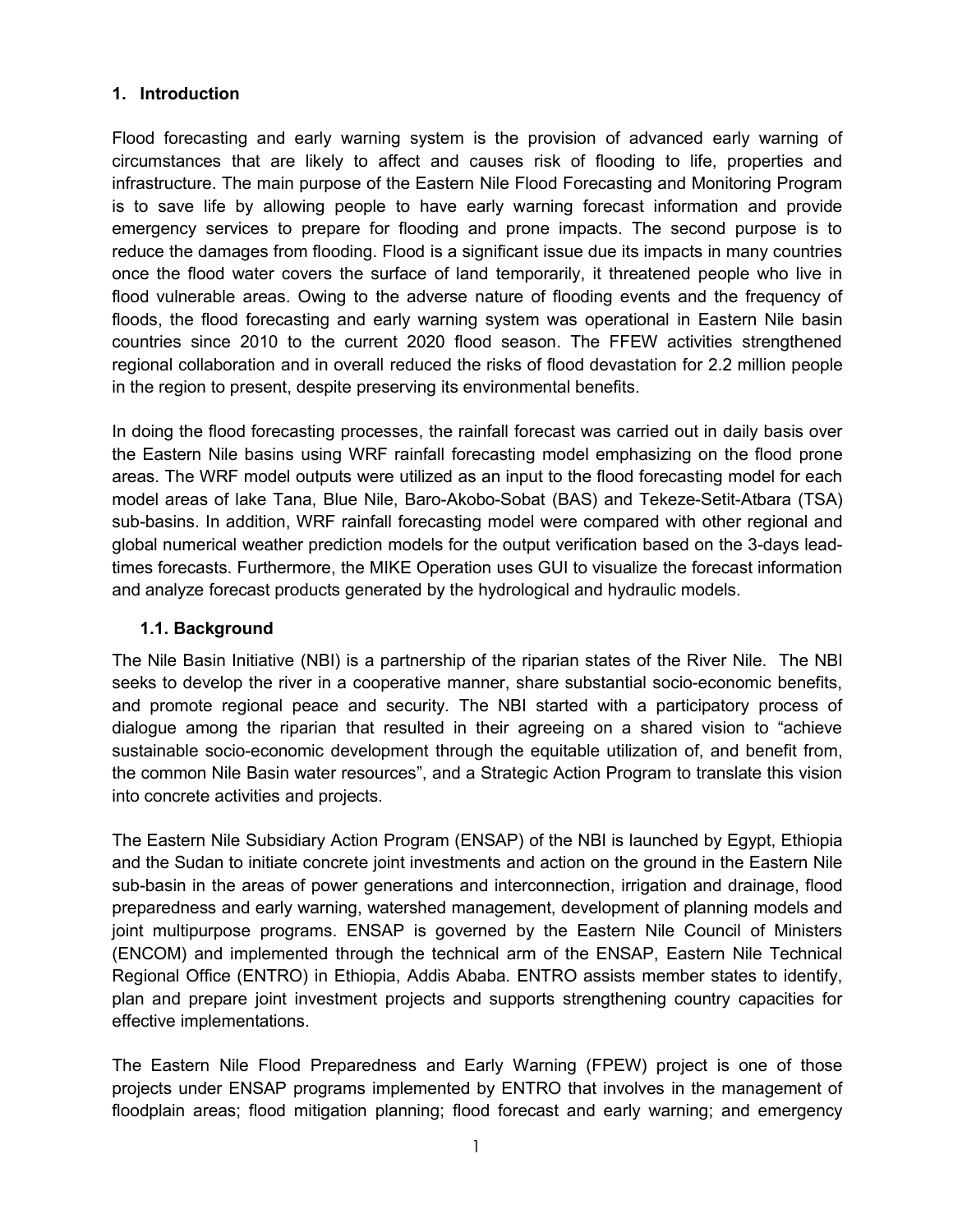responses and preparedness at regional, national and local community levels in the EN countries. The goal is to carry out flood forecasts and disseminate flood information to different users in the EN basin. Some of the pilot flood-prone areas where ENTRO gives emphasis and provides flood forecasting and early warning services are Lake Tana, Baro-Akobo-Sobat, and Blue Nile, and Tekeze-Setit-Atbara River systems. In this regard, ENTRO seeks to reduce human sufferings caused by frequent flooding in these pilot flood-prone areas despite the fact that preserving the environmental benefits of floods.

The areas of implementation of FFEW system is in the upper Blue Nile around Lake Tana subbasin in Ethiopia, Blue Nile in Ethiopia and Sudan, BAS both in Ethiopia and South Sudan, and TSA in Ethiopia and Sudan. Standardized flood forecasting procedure were made in the house of ENTRO since 2011 to the current 2020 flood season, daily forecasts and seasonal reports were produced and disseminated accordingly to the flood communities in the EN region.

#### **1.2. EN flood monitoring program**

Eastern Nile flood season monitoring program is one of the most important programs in the EN countries to mitigate the recurrent flood risks. In the past decades, there were many severe floods were occurred more frequently in EN region which was caused many losses and significant destruction of infrastructures. The 2006 flood in Ethiopia, for example, resulted in 242,000 people displaced and many were died. On the other hand, the 1998 flood in Sudan caused a direct flood damage of about US\$ 24.3 million, and recently due to the 20202 flood season, thousands were displaced and many hundreds were died both due to flash floods and riverine flooding in Sudan, Khartoum and other counties, in South Sudan and around Gambella and lake Tana areas in Ethiopia, which also affects life and damage of properties.

Due to the impacts of extreme climatic and weather events which figuratively drive to the need for trans-boundary cooperation in the processes of monitoring the impacts from such climate related impacts. Increased populations in the region and the movement of human population into floodplains have increased the vulnerability of these populations to flood prone areas. Then, following the disastrous floods and to sustain the flood forecasting and monitoring program, the EN flood forecasting and early warning system enhancement has been done for a significant benefits to the region. This will improve the forecast products and then helps to reduce the integrated impact and damages from flooding.

#### **1.3. Objectives**

The main objective is to enhance regional collaboration and improves national capacity in the mitigation, forecasting, early warning, emergency preparedness, and response to floods in the EN basin countries.

The specific objectives are:

- To make rainfall forecasts over EN region based on three days lead-time and address the patterns of the rainfall which might cause flooding
- To make flood forecast over the model areas in the EN basin, these are the lake Tana, Blue Nile, BAS and TSA River systems
- Generate flood reports; daily reports and seasonal report, and disseminate to users decision makers and different stakeholders in the region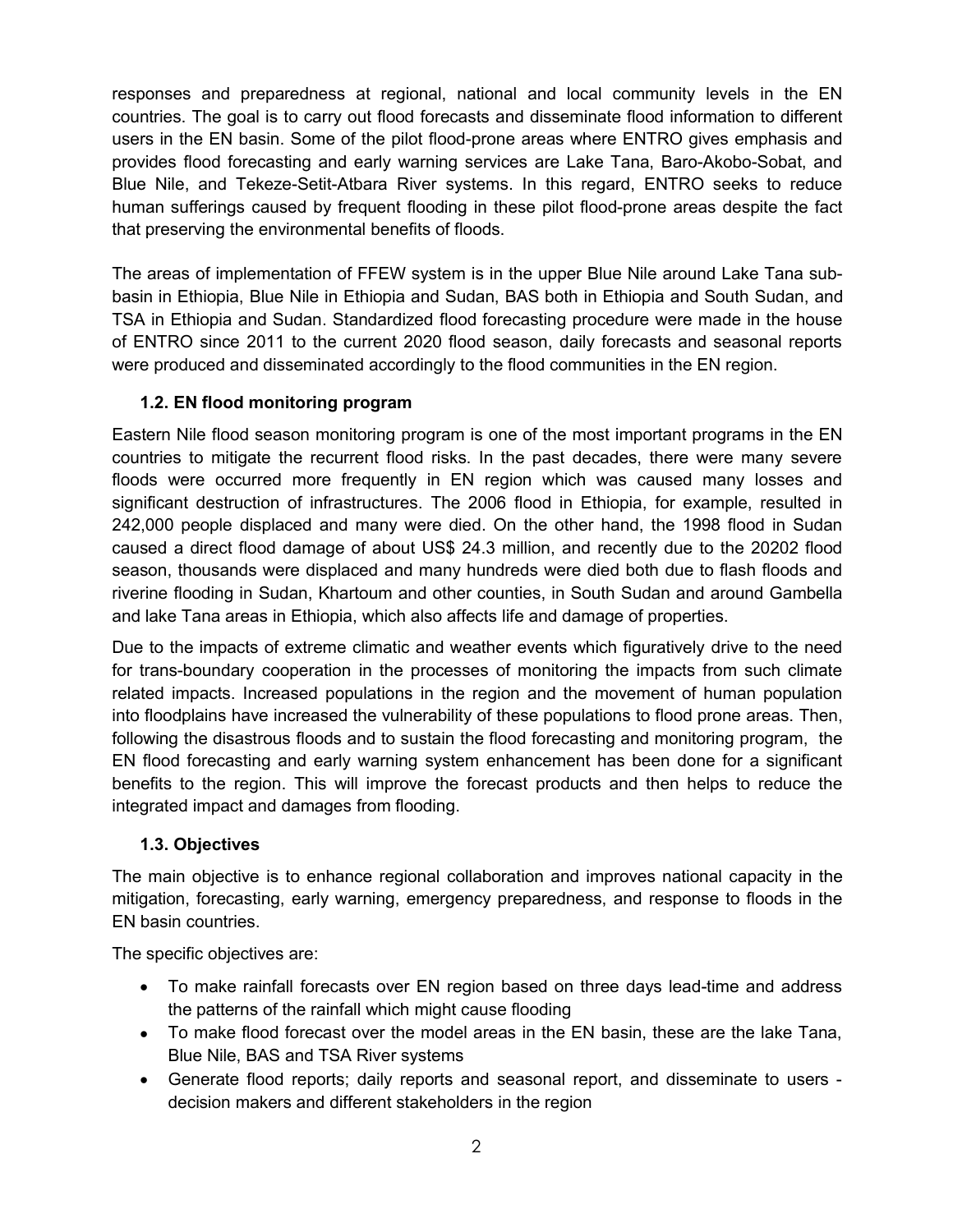#### **2. Methodology**

#### **2.1. EN Rainfall forecast**

In the EN rainfall forecasts, the WRF weather model was utilized to produce a 3-days lead time rainfall forecast data and information. The WRF model together with other global weather prediction models.

#### **2.2. EN flood forecast**

In flood forecast processes for each model areas of Lake Tana, Blue Nile, BAS and TSA, the methodologies for flood forecasting and modeling, combined hydro-meteorological models from Mike suits were used. The hydrological and hydraulic models (NAM and Mike 11 models including Mike operation) were used in which flood control and early warning strategies were applicable. In addition, there was a discussion on the model output results and the communication features of data exchanges and information dissemination.

#### **3. EN Rainfall Forecast Processes**

The rainfall received by Ethiopian highland and upper Blue Nile catchment are resulted in flooding, both riverine and flash floods, in Ethiopia, South Sudan and the Sudan and produce devastating effect on life, livelihoods, and properties since the major riverine flows generated in the Ethiopian highlands during each flood season, June through September. Floods are the most devastating natural disaster striking eastern Nile region each year due to both flash floods and river floods which has been growing exponentially. This is a consequence of the increasing frequency of heavy rain, changes in downstream and a continuously increasing concentration of population and assets in flood prone areas. The flood forecasting over eastern Nile region is an important tool in reducing vulnerabilities and flood risks. The EN seasonal flood monitoring program is serving the EN region to improve the capacity of hydro-meteorological services jointly to deliver timely and more accurate forecast products and services required in the flood forecasting and warning systems.

#### **3.1. WRF Model setup**

### **Installation and Configuration of the WRF model**

The WRF model is installed on the ENTRO Desktop and workstation (server) and . The WRF UEMS which is an end to end WRF system is installed.

### **Domain setup**

In this domain setup for the EN WRF forecast system, multiple of nested grid configuration was made. In this case, coarse grid spacing is required to allow useful simulation of synoptic and mesoscale dynamics, while fine grid spacing is required to allow the simulation of convectivescale features over the EN domain and model area domain (MD) basins. To successfully simulate the convective storm over the basin, the two domains are nested, the mother domain covers the Easter Nile (-1.5°S to 24.5°N and 19°E to 52°E), and the parent domains are covers the model domain (0°N to 24°N and 20°E to 50E) respectively as presented in Figure 1.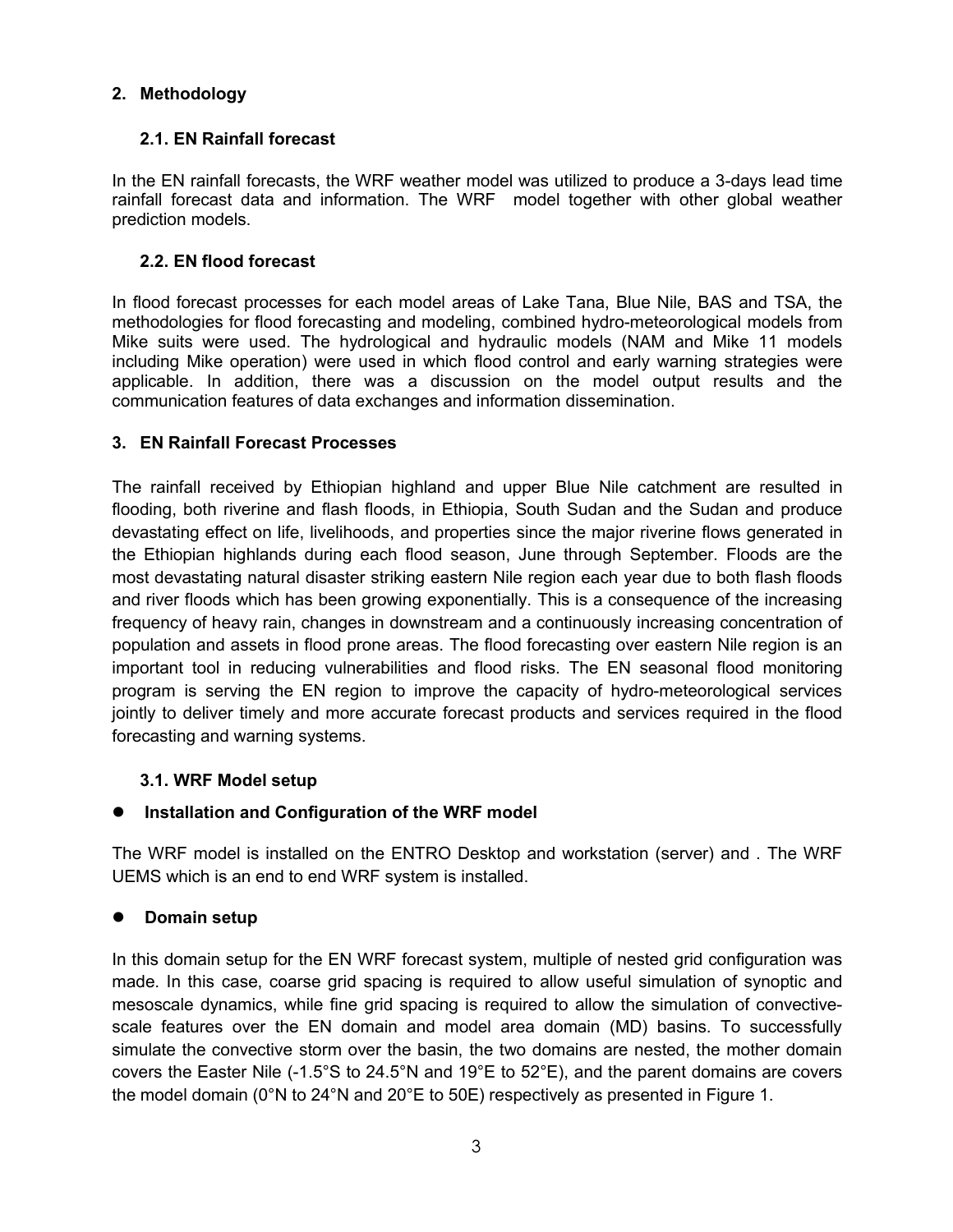The time steps for the WRF simulations for grid EN and MD model domain is 10m, and 5m, respectively. For all numerical experiments, the model has been initialized and nudged at the lateral boundary using GFS, data sets, for 3-days lead time forecast. The WRF model is running the Kain-Fritsch cumulus scheme for the mother domain (18 x18 km) without cumulus parameterization and the nested domain (6 x 6 km) is running the cumulus parameterization is turning off. Since the grid space is less than 6km the cumulus parameterization has to be turning off (Jeworrek, 2019).



**Figure 1.** WRF Model domain size for EN and Model Domain

The configuration of the model was done based on literature which helps to select schemes which are suitable for the EN region, and summary of the configuration is presented in Table 1.

| <b>Parameter</b>          | <b>Parent domain</b>                     | nested-domain             |  |  |  |  |  |
|---------------------------|------------------------------------------|---------------------------|--|--|--|--|--|
| Region                    | EN, Eastern Nile Domain                  | MD, Model Domain          |  |  |  |  |  |
| Grid resolution           | 18km                                     | 6km                       |  |  |  |  |  |
| No. of Vertical levels    | 28                                       |                           |  |  |  |  |  |
| Period                    | 72hr (3 days)                            |                           |  |  |  |  |  |
| Integration time step     | 240s                                     |                           |  |  |  |  |  |
| Dynamic solver            | <b>ARW</b>                               |                           |  |  |  |  |  |
| Boundary condition        | <b>GFS</b>                               | Second nested domain      |  |  |  |  |  |
| Microphysis               | The (Lin, 1983) scheme, WRF SM6CS        |                           |  |  |  |  |  |
|                           | scheme (Hong, 2006) and the (Morrison,   |                           |  |  |  |  |  |
|                           | 2009) scheme.                            |                           |  |  |  |  |  |
| cumulus parameterization  | Kain-Fritsch (Kain, 2004)                | Turning off $(0)$ $@$ 6km |  |  |  |  |  |
| Atmospheric convection    | Betts-Miller-Janjic scheme (Betts, 1986; |                           |  |  |  |  |  |
|                           | Janjić, 1994)                            |                           |  |  |  |  |  |
| Surface layer             | Mellor-Yamada-Janjic scheme (Janić,      |                           |  |  |  |  |  |
|                           | 2001; Mellor, 1982)                      |                           |  |  |  |  |  |
| Lund surface model        | Noah LSM                                 |                           |  |  |  |  |  |
| Land cover classification | <b>USGS</b>                              |                           |  |  |  |  |  |
| Planet boundary layer     | Yonsei University (Hong, 2006)           |                           |  |  |  |  |  |

**Table 1.** Summary of WRF model configuration

Therefore, the forecast products for EN region using the configured WRF model which were produced in the house of ENTRO in daily basis in 3-days (or 72 hours) lead time. The sample EN rainfall forecast made on the 30<sup>th</sup> of September 2020 is presented in Figure 2 below.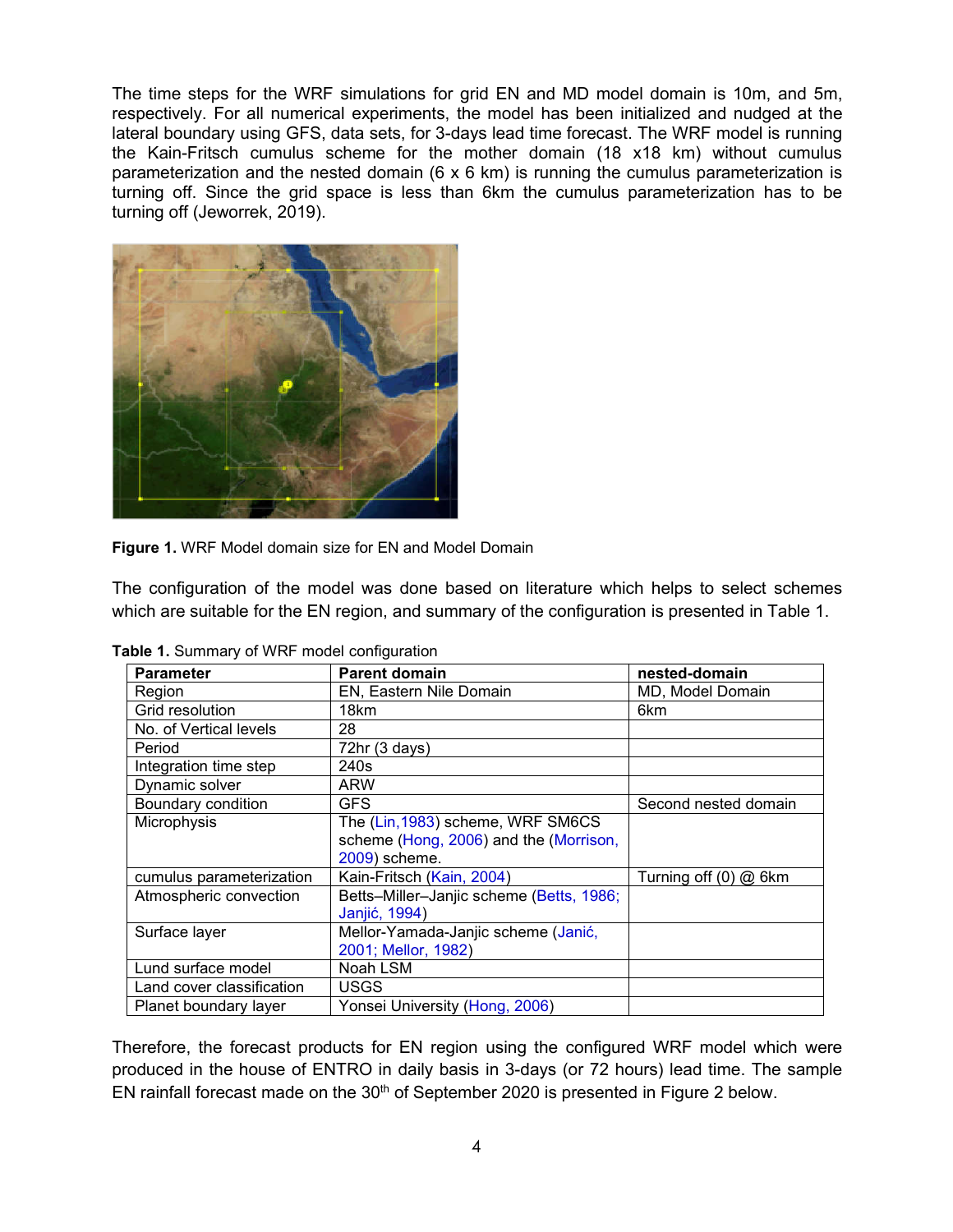

**Figure 2.** EN sample WRF weather forecast product (2020-09-30, SEP30-OCT02)

#### **4. EN Flood Forecast Processes**

The EN flood forecasting and early warning system, uses a single platform for each model area and produces flood forecast information in daily bases. The main outputs of forecast model results are:

- The average rainfall plots and tables that shows the expected rainfall per each subcatchment where floodwater were generated
- The runoff flow hydrographs and tables that shows the expected peak floods which were generated using NAM and Mike 11, Mike Operation models
- Forecast results were then interpreted before dissemination to users the decision maker, local administration and responsible legal bodies.



**Figure 3.** Combined model results and overall forecast processes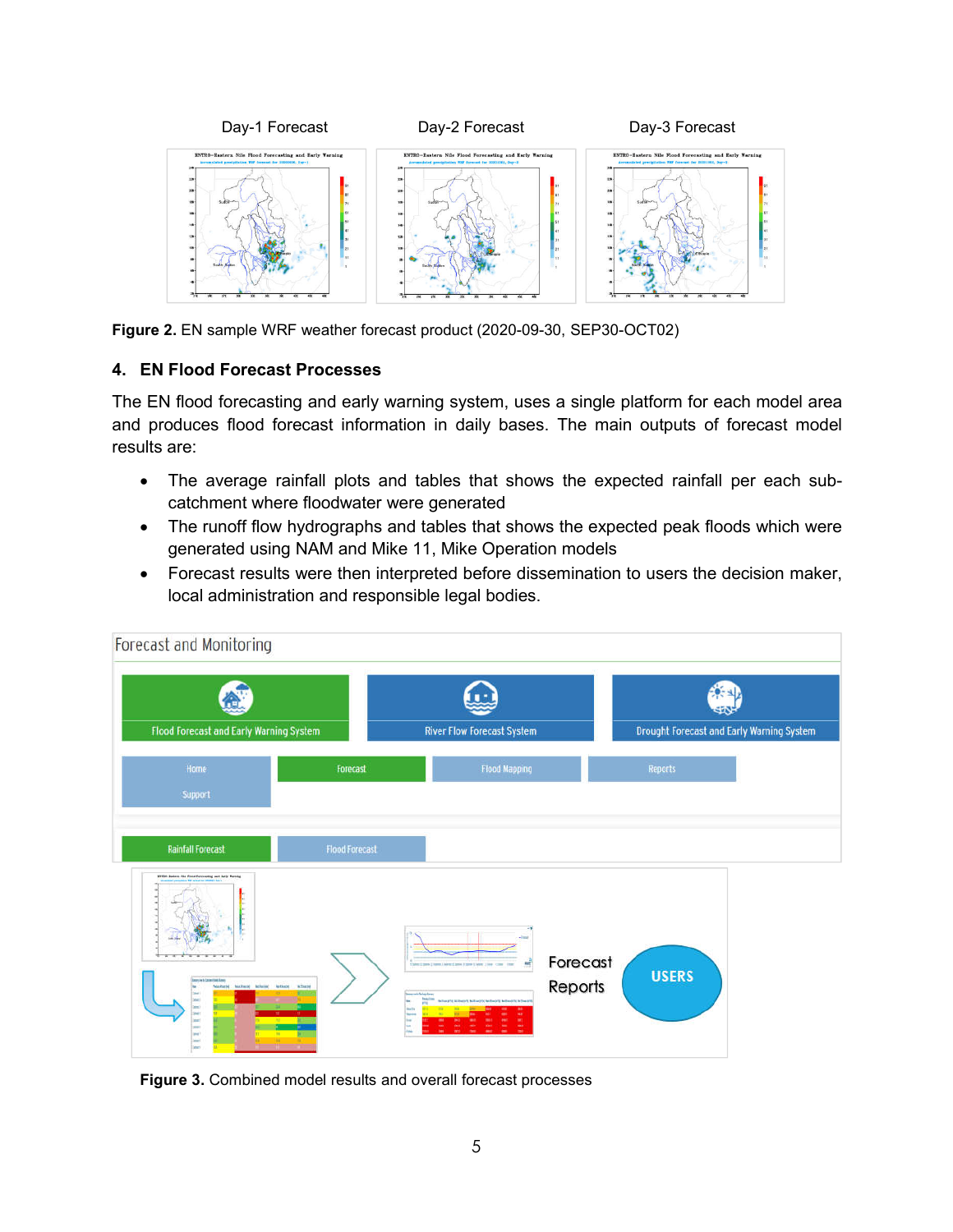#### **4.1. Lake Tana, Ethiopia**

In the Lake Tana forecasting system, the sub-catchments from upstream of Dirma, Megech, Ribb, and Gumara river systems including all sub-catchments in upper land to the flood prone areas of Denbia and Fogera to inlet of lake Tana were monitored. Then runoff routing for each rivers were utilized to produce flood forecast and early warning information for the local communities. The under note described instance forecast information in line with the catchment average rainfall that trigger a peak runoff over Tana\_1 and Tana\_4 sub-catchments have significant contribution for Ribb river, Tana\_1, Tana\_2 and Tana\_3 sub-catchments for Gumara river and have contributions of flooding over Fogera floodplain. Similarly, the runoff over Denbia floodplain from Megech (Tana\_5) and Dirma upland catchment have contributions over Denbia floodplain, see figures below.



Rainfall forecast for Tana 3 Runoff forecast at Gumara station



#### **4.2. Blue Nile Forecast, Sudan**

In the Blue Nile forecasting system, the sub-catchments from upstream of the border at El Deim gauging station including all sub-catchments in Ethiopian highlands to the far downstream at Khartoum were monitored. Then runoff routing the Blue Nile between El Deim and Khartoum information were utilized to produce flood forecast and early warning information. In the previous flood seasons, the flood forecasts for Blue Nile and main Nile was monitored using Sudan-FEWS following the floods of 1988 and it became operational since 1992 to 2019. In the 2020 flood season, FEWS Sudan not run at ENTRO and replaced by the commonly developed FFEW platform using Mike suit, to run the EN flood forecasts.

Below describes instance forecast information in the Blue Nile catchments in such a way that the average rainfall from each sub-catchment trigger peak runoff from the upland subcatchments, in Ethiopia highland has significant flows contributions in the Blue Nile river system. In this forecast, the runoff at Roseries receives from upstream and routes downstream through Sennar, Madani and other downstream river gauging stations increases and may impact the local communities living along the river courses and river banks, and of course infrastructures over flood susceptible areas.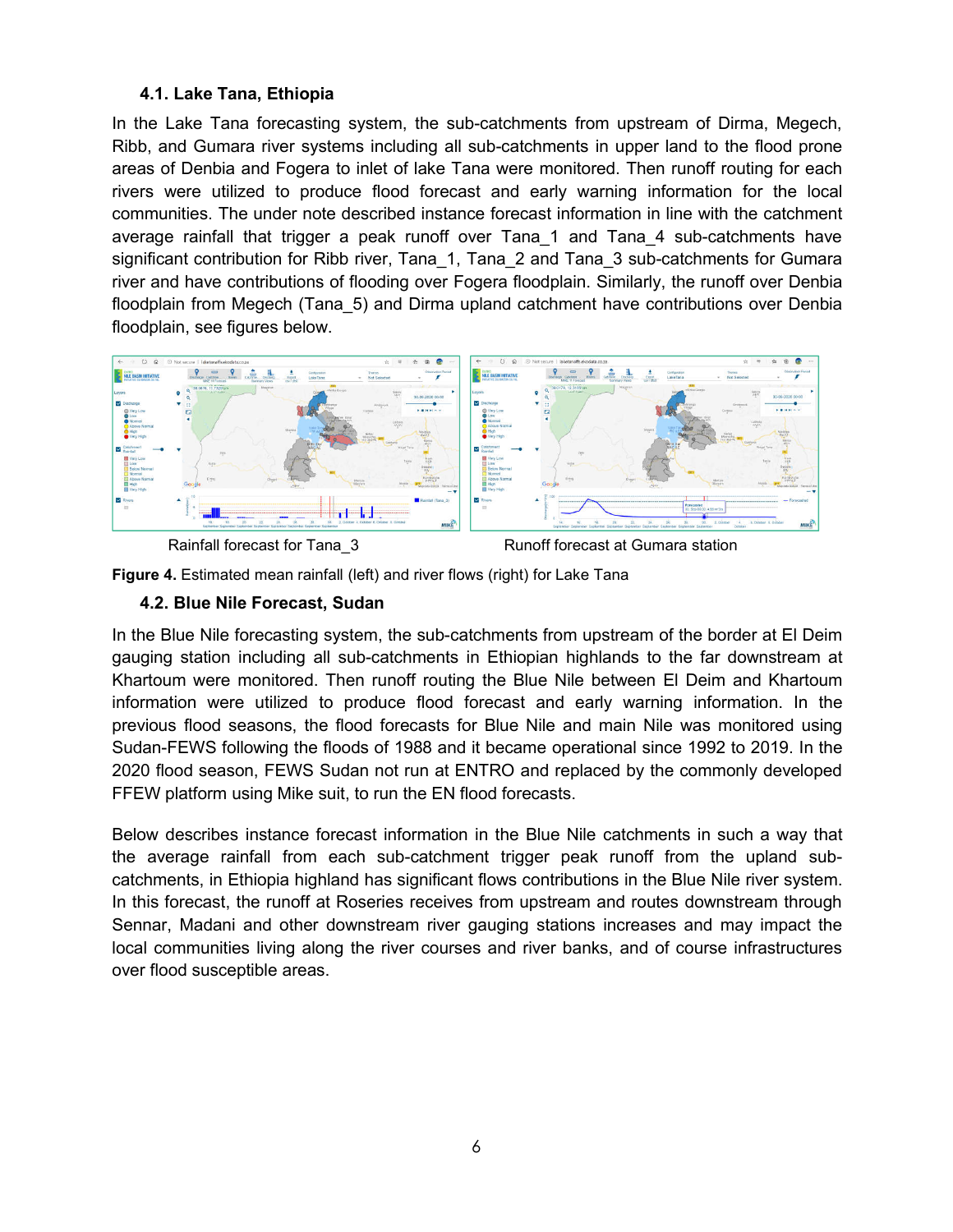

Rainfall forecast for Fincha **Runoff forecast at Ethiopia-Sudan Border** Runoff forecast at Ethiopia-Sudan Border **Figure 5.** Estimated mean rainfall (left) and river flows (right) for Blue Nile

#### **4.3. BAS Forecast, Ethiopia and S. Sudan**

In the BAS forecasting system, the sub-catchments from upstream of the Baro river at Gambella gauging station, to Sobat areas and far downstream at Khartoum areas areas were monitored. Then runoff routing from upstream of Gambella to downstream at Khartoum areas were utilized to produce flood forecast and early warning information for the early warning uses. The flood forecast information for BAS is described in the under notes to show instance forecast information. The average catchment rainfall from the upland sub-catchments has significant runoff contributions at the catchment outlet points in the downstream. The average rainfall induced from Catchment 3 triggers to get moderate runoff in the Baro river at Gambella and routed to downstream Itang, and Sobat after joining the Akobo river, see figures below. This may have less impact on the local communities living along the river courses and river banks and the flood prone areas. Please also aware that the heavy rainfall is expected in the White Nile and may affect people in the area.





#### **4.4. TSA Forecast, Ethiopia and Sudan**

In the TSA forecasting system, the sub-catchments from upstream of the Tekeze gauging station the upland areas in Ethiopian highlands to downstream at Atbara areas were monitored. Then runoff routing from upstream through Tekeze dam to downstream at Atbara area were utilized to produce flood forecast and early warning information for the early warning uses. The flood forecast for TSA is also presented in the figures below which describes instance forecast information. Therefore, the average rainfall that may trigger peak runoff from the upland subcatchments has peak river flow contributions to Tekeze river at Dima and at Metema, and other downstream river gauging stations along with the river course before and after the junction at Showak, and it may impact the local communities living along the river course and river banks and infrastructures in the localities and downstream areas.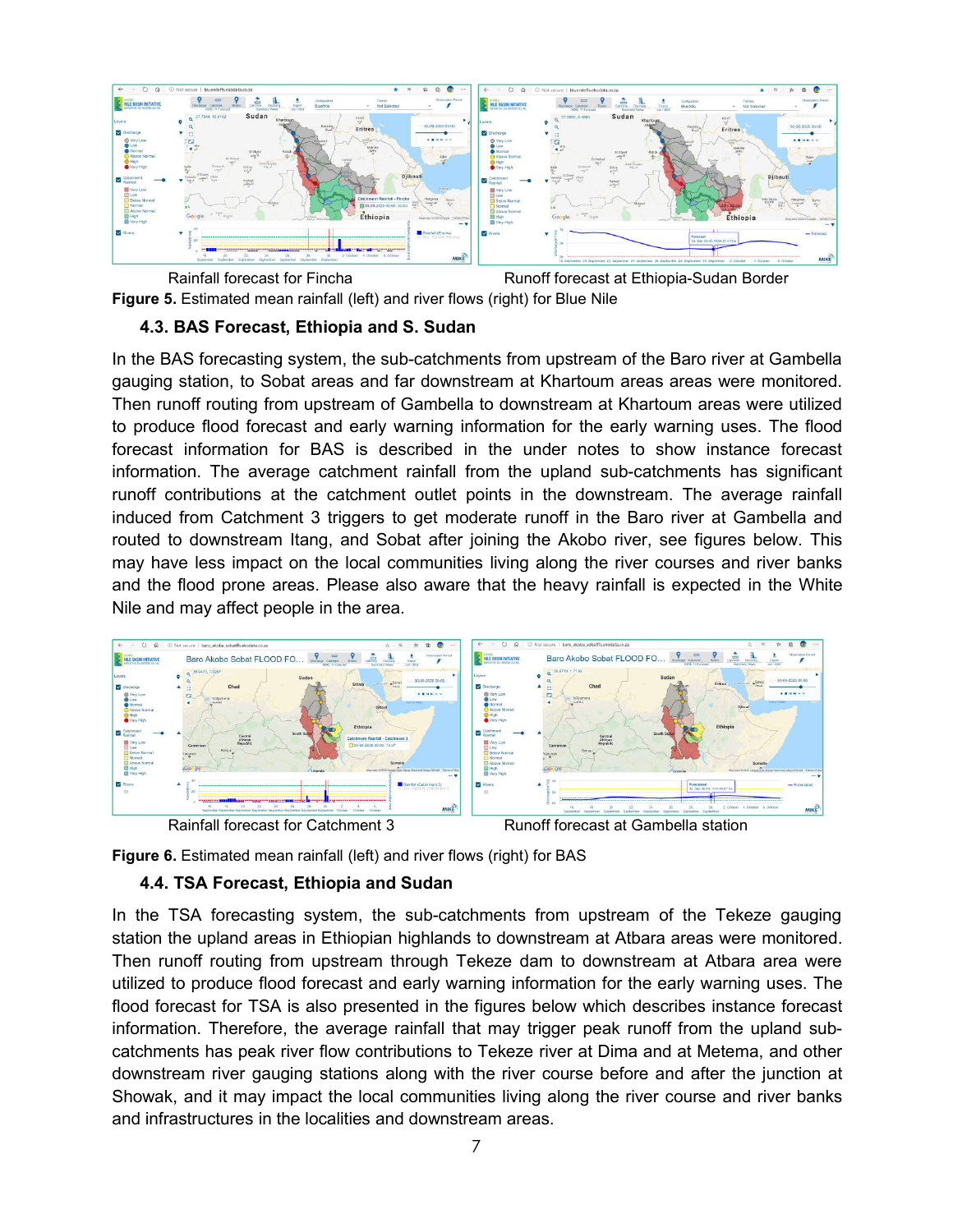

Rainfall forecast for TSA 8 Runoff forecast at Showak station

**Figure 7.** Estimated mean rainfall (left) and river flows (right) for TSA

#### **5. Flood Forecast Skill Assessments**

#### **5.1. EN Rainfall forecast**

The rainfall distribution in the EN basin were determined form the WRF forecast model and uses the output data for Lake Tana, Blue Nile, BAS and TSA model areas to generate the corresponding runoff or flood forecasts and analysis.

Therefore, to examine the skill of the WRF model forecasts, historical observed rainfall data from twenty automatic weather gauging stations, Satellite-based estimated rainfall from CMORPH with 8km spatial resolution, and 30 minute temporal resolutions (ftp://ftp.cpc.ncep.noaa.gov/precip/CMORPH\_RT/ICDR/8km-30min) and GSmap gauge (ftp://rainmap:Niskur+1404@hokusai.eorc.jaxa.jp/realtime\_ver/v7/hourly\_G) data sets were used. These data sets were re-gridded to 0.06° to have similar resolution as WRF output spatial resolution to verify its forecast skills. This was considered at the locations where a meteorological station data access to validate the temporal forecast skills for three days lead time during the 2020 flood season, beginning of June to end of August. As a result, the WRF model forecast shows overestimated, however, in spatial distribution with observed CMORPH satellite rainfall but shows significant forecast/observation bias. In this case, the large bias couldn't be resulted from WRF model simulation skill only but due to CMORPH satellite rainfall estimation algorithms or resolution difference.



**Figure 8**. Plots of WRF forecast and CMORPH rainfall data and their bias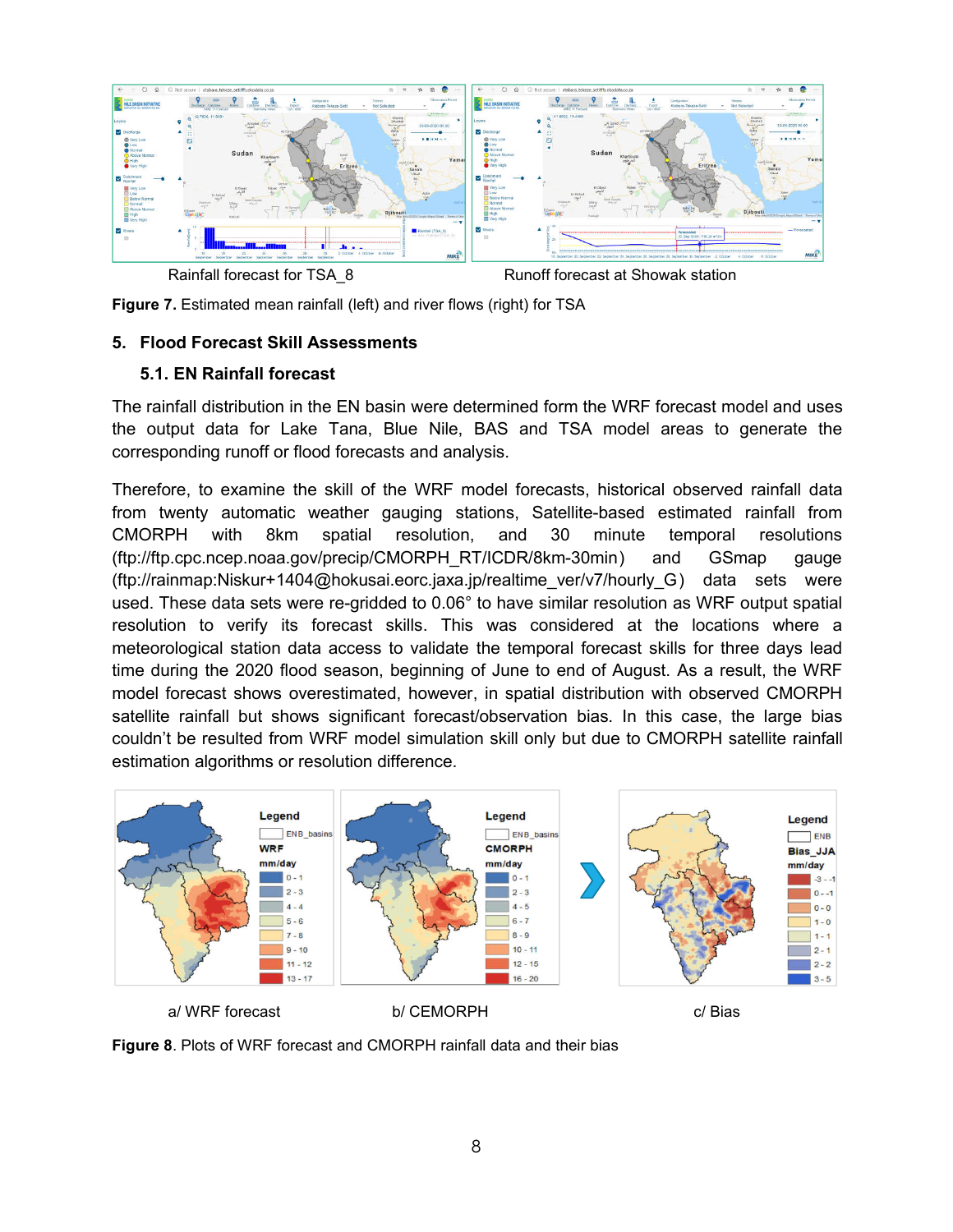

**Figure 9**. Time series, area mean WRF, observed and their bias rainfall, JJA of 2020

In summary, the 2020 rainfall season, June through September, was the wettest season having above normal rainfall in many area of the EN basin. Due to the heavy rainfall events (above normal rainfall), the cumulative rainfall was at least 100 mm per day based on the long-term average across the region and results in big flooding. The bigger surpluses were observed in the highlands of Ethiopia and over eastern Sudan. This wetness was due to frequent and wellabove-average rainfall during August and early September and of course impacts from the climate change shifts in the Continent and the Easter Africa region in particular. Therefore, in this flood season, heavy downpours fell and triggered flooding, which was resulted in widespread flooding impacts in many areas, https://www.cpc.ncep.noaa.gov/.

#### **5.2. EN Flood forecasts**

In the 2020 EN flood forecast, a comparative assessment was get ride-off since no observed or automated river gauging records available for the forecast period. Nevertheless, the thresholds at key river gauging stations were determined from the historical records for some river gauging station as presented in the Table 1 below. The thresholds are rather used to indicate the levels of peak runoff forecast during model run and the corresponding impacts associated with it.

|                |               | Tana        |       |       | <b>BN</b>              |               |                        |        |                                                                       |  |  | <b>MN</b> |  | <b>BAS</b> |         | <b>TSA</b> |                        |             |  |                 |
|----------------|---------------|-------------|-------|-------|------------------------|---------------|------------------------|--------|-----------------------------------------------------------------------|--|--|-----------|--|------------|---------|------------|------------------------|-------------|--|-----------------|
|                | <b>IDirma</b> | Megech Ribb |       |       | Gumara Bahir Dar Kesie |               | Border                 | Eldiem | DS-Roseries Wad Elais US-Sennar Medani Khartoum Dongula Gambela Itang |  |  |           |  |            |         | Melakal    | Embamadre Humara Kibur |             |  | Girba MC Atbara |
| <b>Extreme</b> | 126.0         | 355.3 218.7 |       | 307.9 |                        |               | 697.0 5,897.0 12,684.4 |        |                                                                       |  |  |           |  | 1.702.1    | 1,338.1 |            | 3,390.1 2,184.6        |             |  |                 |
| very High      | 94.5          | 266.5       | 164.0 | 231.0 |                        | 522.8 4,422.8 | 9,513.3                |        |                                                                       |  |  |           |  | 1.276.6    | 1,003.6 |            | 2,542.6 1,638.4        |             |  |                 |
| <b>High</b>    | 31.5          | 88.8        | 54.7  | 77.0  |                        | 174.3 1,474.3 | 3,171.1                |        |                                                                       |  |  |           |  | 425.5      | 334.5   |            |                        | 847.5 546.1 |  |                 |
| above Normal   | 16.0          | 28.9        | 43.8  | 102.2 |                        | 230.6 1,702.6 | 4,128.6                |        |                                                                       |  |  |           |  | 737.7      | 780.2   |            |                        | 679.3 472.2 |  |                 |
| Normal         |               | 9.1         | 15.2  | 39.1  | 135.5                  | 715.1         | 1,987.4                |        |                                                                       |  |  |           |  | 365.2      | 407.6   |            | 322.7                  | $-172.7$    |  |                 |
| Low            | 2.8           | 6.9         | 11.4  | 29.3  | 101.6                  | 536.3         | 1,490.6                |        |                                                                       |  |  |           |  | 273.9      | 305.7   |            | 242.0                  | 129.5       |  |                 |
| very Low       | 0.9           | 2.3         | 3.8   | 9.8   | 33.9                   | 178.8         | 496.9                  |        |                                                                       |  |  |           |  | 91.3       | 101.9   |            | 80.7                   | 43.2        |  |                 |

Therefore, for Lake Tana, Blue Nile, BAS and TSA model areas, the performances of the model and the runoff forecasts produced were not assessed due to unavailability of the observed data for each model area. On the other hand, it was tried to test the model performance indirectly using rainfall-runoff correlation approach but still it demands statistical modeling approach and it was get ride of instead.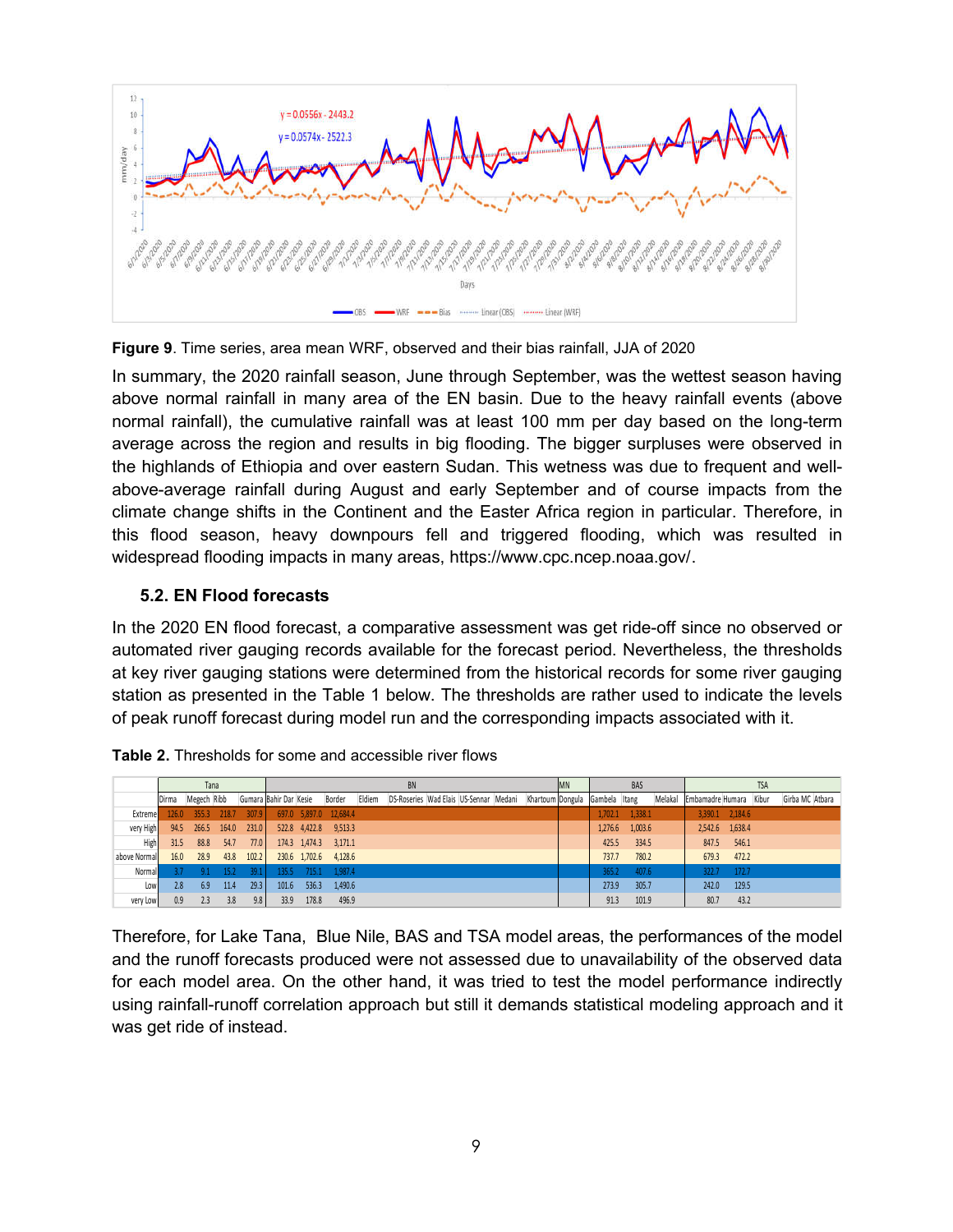#### **6. Flood Impacts Assessments in 2020**

In Ethiopia, the 2020 flood season affects more than one million people country wide. However, in the EN system of the country, over 19,232 people were affected in Gambella area, and more than 1,000 people were affected in Lake Tana end of July, many thousands in August and September 2020 and of which 2 deaths were registered from the September flooding. http://floodlist.com/tag/Ethiopia; https://reliefweb.int/updates.

In Sudan, flood kills more than 99 and affected more than 500,000 people and damaged more than 100,000 homes. In this 2020 year, flooding rates exceeded in history including the 1946 and 1988 records. South Darfur, North and West Kordofan, Al Jazirah, Khartoum, Kassala, Blue Nile, and the Red Sea States of Sudan for instance affected by the extreme floodin: https://reliefweb.int/updates, https://www.cpc.ncep.noaa.gov/, http://floodlist.com/tag/sudan and https://www.theguardian.com/world/2020/sep/05/sudan-declares-state-of-emergency-recordflooding, etc.

In South Sudan, during July to September 2020, both flash floods and riverine flooding induced from heavy rainfall affected many people. For instance, more than 5,000 people have been displaced due to floods in Bor South and Twic East counties in Jonglei, more than 600,000 people have been affected in areas along with the White Nile since July, where Jonglei and Lakes are the worst affected states, http://floodlist.com/tag/south-sudan.

#### **7. Challenges and Lessons Learn**

### **7.1. EN Rainfall Forecast**

In the EN rainfall forecasts, limited observed data access and limited number of hydrometeorological stations, in BAS and TSA model areas and of course automatic stations in all modeling areas of the EN region become a challenge for the verification and calibration of numerical WRF weather modeling to enhance the accuracy of the forecasts. In addition, limitations related to the computational resources, internet and power instability while running the model and during exchange of forecast information with the forecasts users. Nonetheless, the internet problem was hands over and resolved with the unlimited 4G internet services during downloading the climate parameters and dissemination of the forecast information.

#### **7.2. EN Flood forecasts**

Receiving feedback from forecast users mechanisms were none is a challenging feature in real time modeling processes since it is considered as one of a significant improvement area during the enhancement of the forecast. Although an effort was made to produce consistently and daily forecast and early warning information, still no mechanism made to check if the message is filtering to the intended and responsible person at the EN flood community for some reasons.

Since, surveying of ground data and the public information are important source of information, there is the chance improve and utilized the forecasting products. Therefore, these interrelated challenges and limitations shall be considered to generate a reliable forecast results and smooth dissemination of flood information for users.

The lack of topographic data, such as detailed topographic survey data, lake of hydro-met data from key gauging stations (need of establishing additional new gauging stations), limited capacity of flood forecasting and early warning systems are the challenges.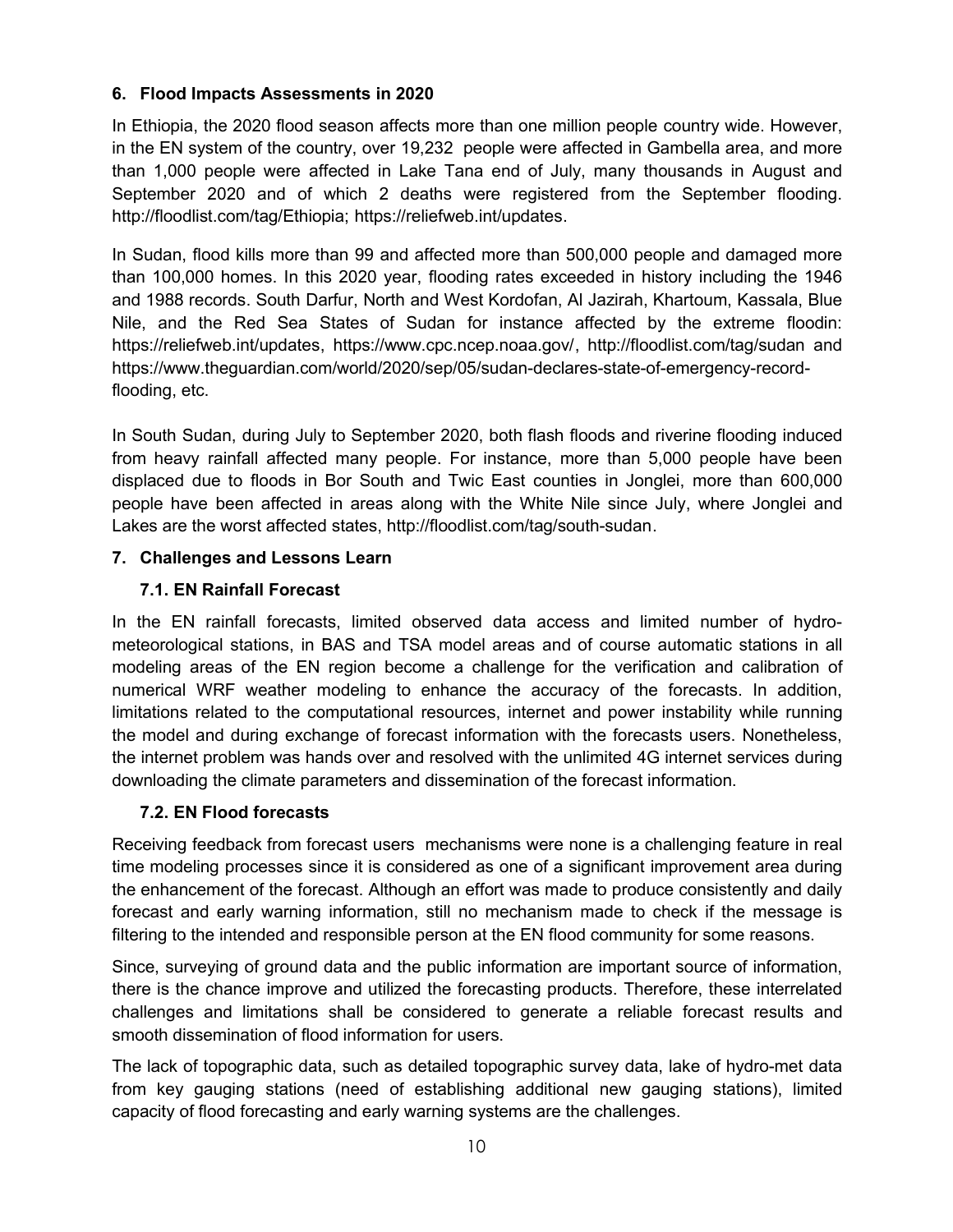#### **8. Forecast Enhancement and Way Forward**

#### **8.1. Model Enhancement**

Currently, the flood forecasting and early warning systems have been enhanced to produce more reliable results. The enhancement of flood forecasting model will improve the capabilities of modeling results and helpful to reduced flood impacts by delivering in time forecasts and services for users. The current model configuration will incorporate and update the up-coming infrastructures to support the flood related risks in the future.

#### **8.2. Communication Enhancement**

The ENTRO web page is a good means and help to provide flood information and share the knowledge base between and among users. Short mobile messaging (SMS) service, Internet based map services and user groups access to solve problems of unexpected communication channel breakdown and provide means for exchange of information and features on the ground, such as water level rise/ fall and accessibility during flooding. It also helps to receive, Georeferenced water level data from floodplains, discharge data at river gauging stations, pictures that shows the current situation around settlements. These would be used for qualitative assessments having an input for further enhancement and expansion of the flood forecasting and early warning system for the EN communities. In general, in the 2020 flood season, the forecast products produced in daily bases in the house of ENTRO, and disseminated as daily forecast reports and presented online for users, on the cloud.

#### **8.3. Recommendations**

In EN forecast system, combined forecast models are used to produce reliable flood forecast products for the region each flood season. However, regular validation and verification of forecast results with the ground data, both for rainfall and runoff data are important to improve the forecasts using the real-time data.

Since the WRF weather forecast model has more than1000 physics options, additional schemes tests and parameterization is recommended to improve the model output results. Currently, a six km spatial resolution model domain setup was used, however, it is recommended to test the model with different spatial resolution setups which will improve the skill of model performance.

It is also highly recommended to incorporate automatic weather stations and upper air data to improve the WRF forecasting system instead of using the GFS and GCMs data sources alone. Similarly, automatic river stations (telemetry systems) are important to include and use them for the verification of the flood forecast information with the ground truthing.

It is advisable to enhance and modernize the WRF numerical weather model, verify results and use of it for the flood forecast and used for the hydrologic model. Since, ENTRO works for the benefits of the region and sharing of knowledge and information with ministries, universities and different institutions, the data should be fair enough to be shared.

The local communities have good awareness about the recurrent flood challenges, and hence regular updates of flood risks and its potential damages should be forwarded them to protect themselves, their properties and infrastructure from devastating flooding.